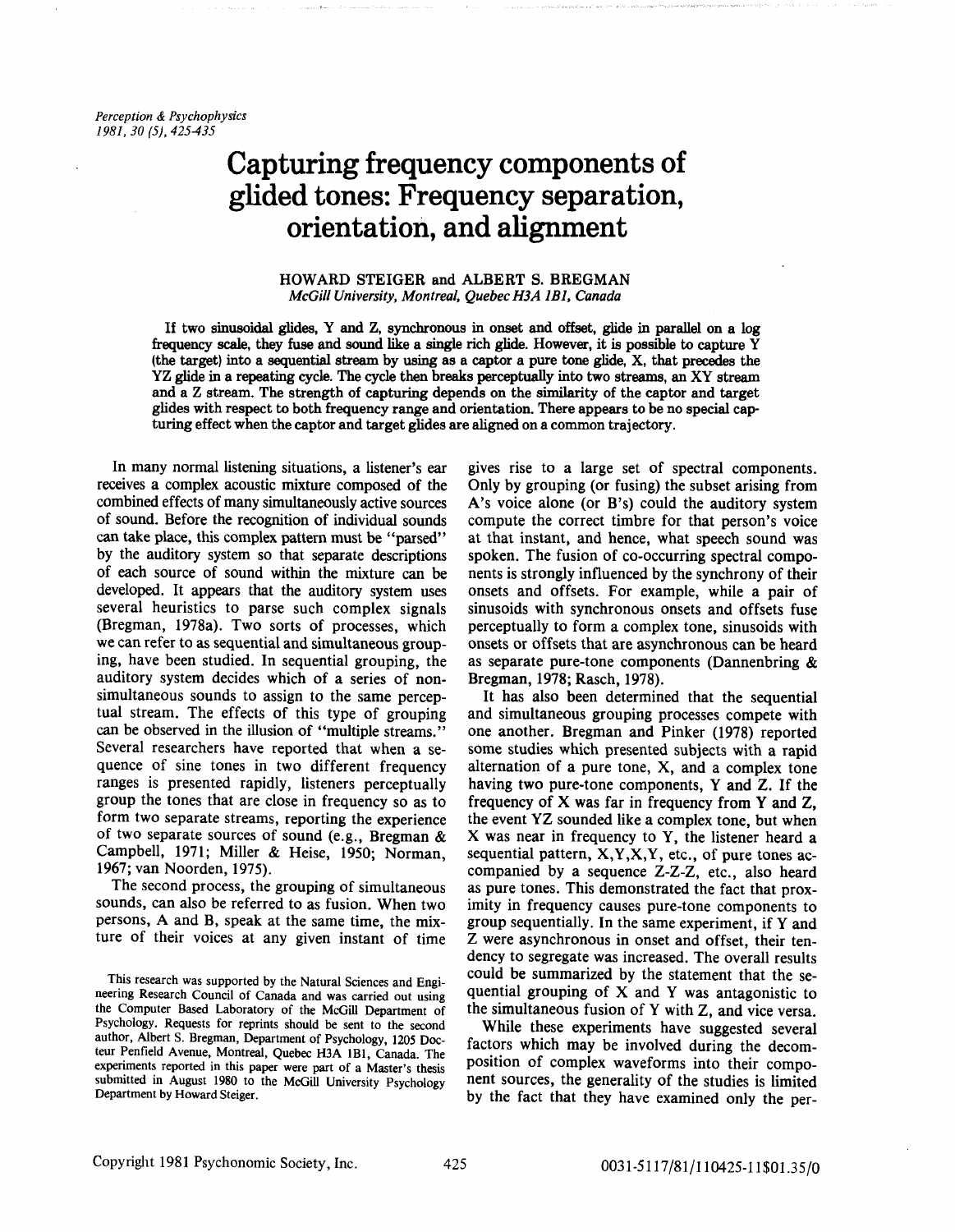# 426 STEIGER AND BREGMAN

ceptual grouping of steady state sine tones. Since a great many naturally occurring sounds (particularly in speech) consist of glided changes in frequency, we considered it important to examine the factors which induce sequences containing frequency glides to group perceptually into streams.

The present experiments used signals that resembled those of Bregman and Pinker (1978). However, in the present experiments, X, Y, and Z were frequencygliding sinusoids, as shown in Figure 1. This figure shows two cycles of one of the patterns used in the experiment, a pure tone glide, X, descending in frequency, followed by a synchronous pair of upward gliding sinusoids, Y and Z. In our discussions, X is referred to as the captor tone, and Y as the target, since X can capture Y and prevent it from fusing with Z.

One factor that could be expected on logical grounds to affect the sequential grouping of glides is whether or not they line up on a common trajectory. This principle has been used in a computer system that is capable, to some degree, of separating two voices (Parsons, 1976). Furthermore, Bregman and Dannenbring (1973) found that a rapid alternation of high and low tones hung together better as a unified stream when adjacent tones were connected by frequency glides or even by partial glides. The authors explained the benefit of partial glides as arising from a tendency of the auditory system to extrapolate glides so as to anticipate the frequency region in which subsequent sounds would fall.

We might also expect frequency proximity to influence sequential grouping, as it did in the Bregman and Pinker studies (1978). As X approaches Y in frequency, we might expect it to better capture Y into a sequential grouping. However, we do not intuitively know how to measure the proximity in frequency of glided tones. We might consider their



**Figure** 1. A graphic **representation of the general stimulus pattern used in the current study. The figure shows repeated alternations between a pure.tone-cuptor** glide (X) and a pair **of synchronous** glides, Y and Z.

average frequencies, or their starting or ending points. Alternatively, the relevant distance could be the frequency separation between the terminal frequency of X and the initial frequency of Y.

Finally, the factor of similarity of slope between X and Y might be expected to have an influence. Psychophysical data (e.g., Pollack, 1968) and selective adaption studies (Gardner & Wilson, 1979) demonstrate that humans are sensitive to the orientation of glided events, even at very brief presentation durations. In vision, patterns composed of identical elements, half with one slope and half with another slope, have been shown to segregate (Beck, 1972). Similarly, one might expect that if glides X and Y in our repeating patterns had different slopes, they might not group as well, and that Y would remain fused with Z.

In summary, the experiments we report below had three objectives:  $(1)$  to see whether there was any evidence for the existence of an auditory mechanism capable of extrapolating a trajectory from glide X to glide Y,  $(2)$  to see whether such a trajectoryfollowing tendency was as powerful as the similarity in frequency of  $X$  and  $Y$ , and  $(3)$  to determine whether the correspondence in the orientations of glides X and Y would cause them to enter a common stream.

#### EXPERIMENT 1

The first experiment compared the roles of common trajectory, common frequency range, continuity, and common orientation between successive glides in causing the glides to form a sequential stream.

#### **Method**

**Stimulus patterns.** Figure 2 shows the combinations of sinetone glides that were used to produce all conditions. The pairs of synchronous tones (Y and Z) that were used to form complex glides were always a pair of ascending or descending tones giiding through the ranges labeled "2" and "4" in Figure 2. The tones glided in parallel at a separation of 1 octave. Glides were always exponential changes in frequency, since these were expected to produce linear changes in perceived pitch (Békésy, 1960). In different conditions, either the upper or lower of the synchronous tones acted as "target." In Figure 2, the target is always labeled "Y" and the other tone, "Z." Several captor tone options, designed to capture each target, are shown to the left of each YZ complex. One type of captor was designed to test whether the auditory system could track and extrapolate trajectories. These captors are referred to as "trajectory" (T) captors. They are positioned so that they begin a frequency trajectory which is continued by the target tone, Y.

A second group of captors was designed to test whether the auditory system tends to group gliding tones according to their simple proximities in frequency. Thus, these captors were in the same frequency range as their target. These are referred to as "same-frequency-range" captors. In order to determine whether similar orientations in successive glides strengthen their perceptual grouping, the same frequency-range captors were subdivided into two types. One type occupied the same frequency ranges as their targets and also had the same slope of frequency change over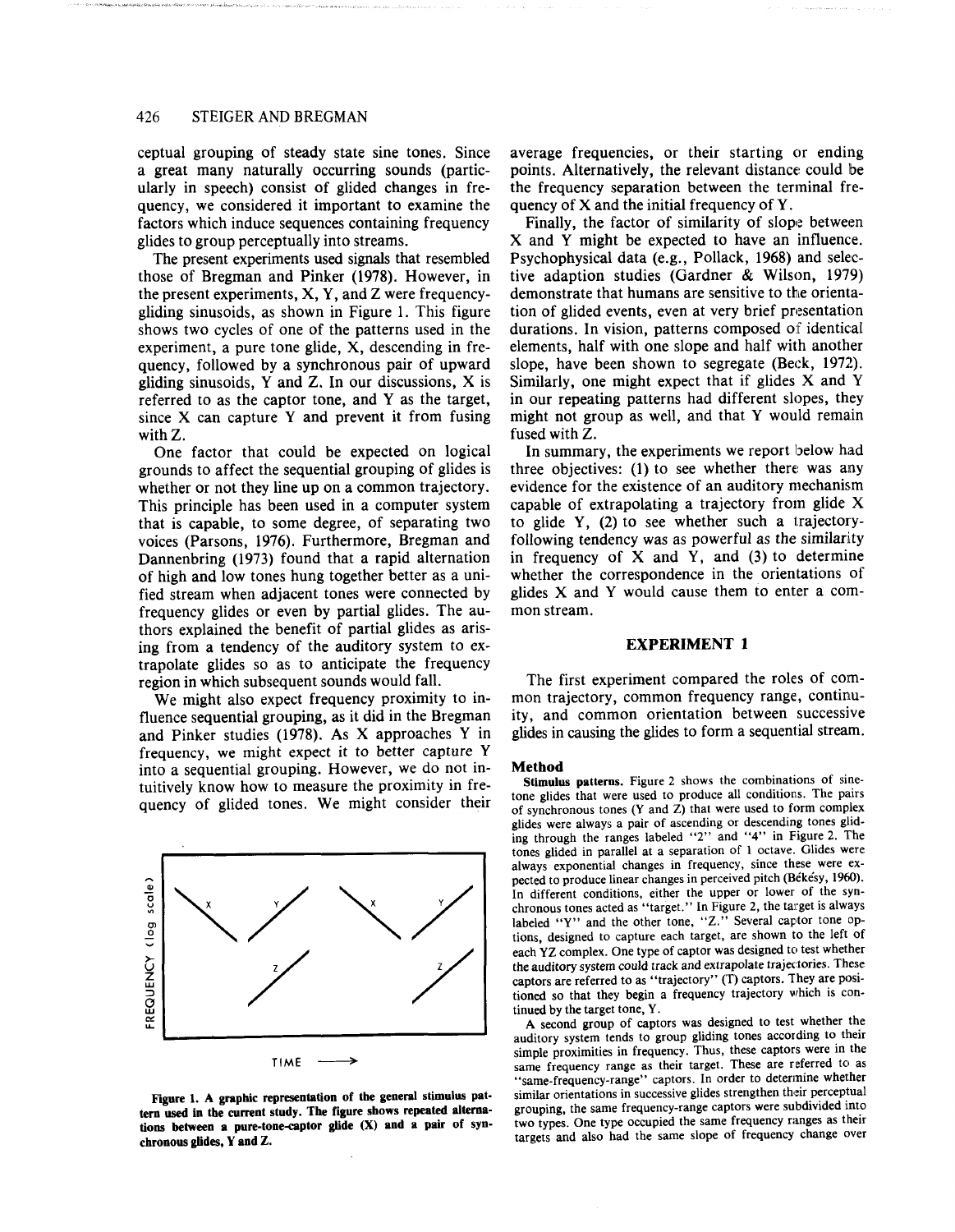

**Figure 2. Stimulus patterns used in Experiment 1. The trajectory (T), same direction (SD), steady state (SS), and opposite direction (OD) captors are shown in dotted Hnes. Captors, when the upper and lower components of the ascending complex acted as target (Y), are shown in A and B, respectively. Corresponding captors for the descending complex are shown in C and D, respectively.**

time; these were called same-direction (SD) captors. The other type, while also occupying the same frequency range as their targets, had a slope that was opposite to that of their targets (e.g., if their targets glided upward, they glided downward); these were called opposite-direction (OD) captors. Any superiority of SD over OD captors in capturing power would support the existence of an orientation effect in the grouping of glides. Glides were always exponential in frequency, since these were expected to produce linear changes in perceived pitch (Békésy, 1960).

The design of these sets of stimuli also permitted us to examine whether or not continuity between successive tones promotes their sequential grouping. The separation between the terminal frequency of the captor and the onset frequency of the target was identical in the T and OD conditions. However, the corresponding separations in the SD condition were much larger (see Figure 2). Thus, if continuity (which can be conceived of as "local" frequency proximity) between events has a very strong effect upon sequential grouping, then T and OD captors should attract their targets more strongly than SD captors. Finally, we used steady state tones as captors to determine whether or not the presence of a nonglided captor with energy inside the frequency range encompassed by Y was sufficient to induce sequential captor-target streaming (see Figure 2). This condition will be referred to as steady state control (SS).

In each condition, the appropriate captor tone and complex (YZ) were presented in a repeatedly alternating cycle. Each trial consisted of a warning beep, followed 2 sec later by 30 repetitions of the appropriate pure-tone/complex-tone sequence. A 6-see silence separated successive trials. In addition, to examine the influence of the speed of alternation between events on perceptual grouping, the captor and complex tones were alternated at two rates. (The "alternation rate" factor will be described more fully below.)

Four different randomizations of 32 trials each were prepared (consisting of the 16 conditions shown in Figure 2, each presented at two **alternation rates).** To produce practice trials, four stimuli comprising a **representative sample of** the range of experimental stimuli were also **prepared. However, all frequencies** of tones were shifted somewhat relative to those in the main experiments to avoid specific carry-over effects.

Subjects. Twenty-four volunteers, all of whom were university students ranging in age from 20 to 28 years, were tested. All listeners reported having normal hearing.

**Procedure.** Listeners were tested individually in an audiometric chamber. The stimuli and possible percepts they could produce were described with written instructions and diagrams. The subjects were instructed to call a stimulus "fused" when it sounded like a rhythmically even alternation of a pure and a rich tone, and "decomposed" when it appeared to contain (1) two streams (one with a rhythm twice as rapid as that of the other) and (2) three pure tones on each cycle of the pattern. The instructions also warned that the sequences would be presented at two speeds. and that care should be taken to avoid confusing the changes in speed for rhythmic differences between the possible percepts that could result. Once the instructions had been read, the four practice trials were presented. These trials were repeated a second time for listeners who had difficulty in making the required judgments of the stimuli. Two listeners who could hear no such differences between the sequences after the second presentation of the practice trials were rejected from the experiment. Listeners rated the strength of the percept produced by each pattern on a 7-point scale labeled FUSED at the low end and DECOMPOSED at the high end. The stimuli were presented in one uninterrupted session.

**Acoustic parameters of tones.** All tones were sinusoidal. The frequency glides consisted of exponential sweeps in frequency. The amplitude envelopes of all tones had approximately exponential attacks and decays of 10 msec., which (in the case of glides) rose and fell as the tones glided in frequency. Sets of tones with two durations were used to enable the construction of sequences with different alternation rates. Slow sequences contained 230-msec tones (including rise and fall times) separated by 20-msec silences. Rapid sequences contained 130-msec tones (including rise and fall times), again separated by 20-msec silences. All frequency glides consisted of ascending or descending sweeps through one of the five  $\frac{1}{2}$ -octave intervals between 256, 362, 512, 724, 1,024, and 1,448 Hz. To produce glides of the appropriate durations, 250- or 150-msec  $\frac{1}{2}$ -octave sweeps were gated off after 230 or 130 msec, respectively. This procedure (1) ensured that T condition glides were perfectly collinear when separated by 20 msec on log frequency-time coordinates, and (2) permitted the separation between the terminal frequencies of captors and onset frequencies of targets in the T and OD conditions to be equalized.

The level of each sinusoidal component in the stimulus was approximately 78 dB.

**Apparatus.** The tones were synthesized digitally on a Digital Equipment Corporation (DEC) PDP-II/34 computer, using the MITSYN software package (Henke, Note 1). Stimuli were output by the computer's digital-to-analog converter, filtered to remove frequencies above 4,000 Hz, and recorded on audiotape. The resulting monophonic tapes were played back binaurally over Sennheiser HD-414 stereo headphones, in an Industrial Acoustics 1202 audiometer chamber. To measure the level of the stimuli,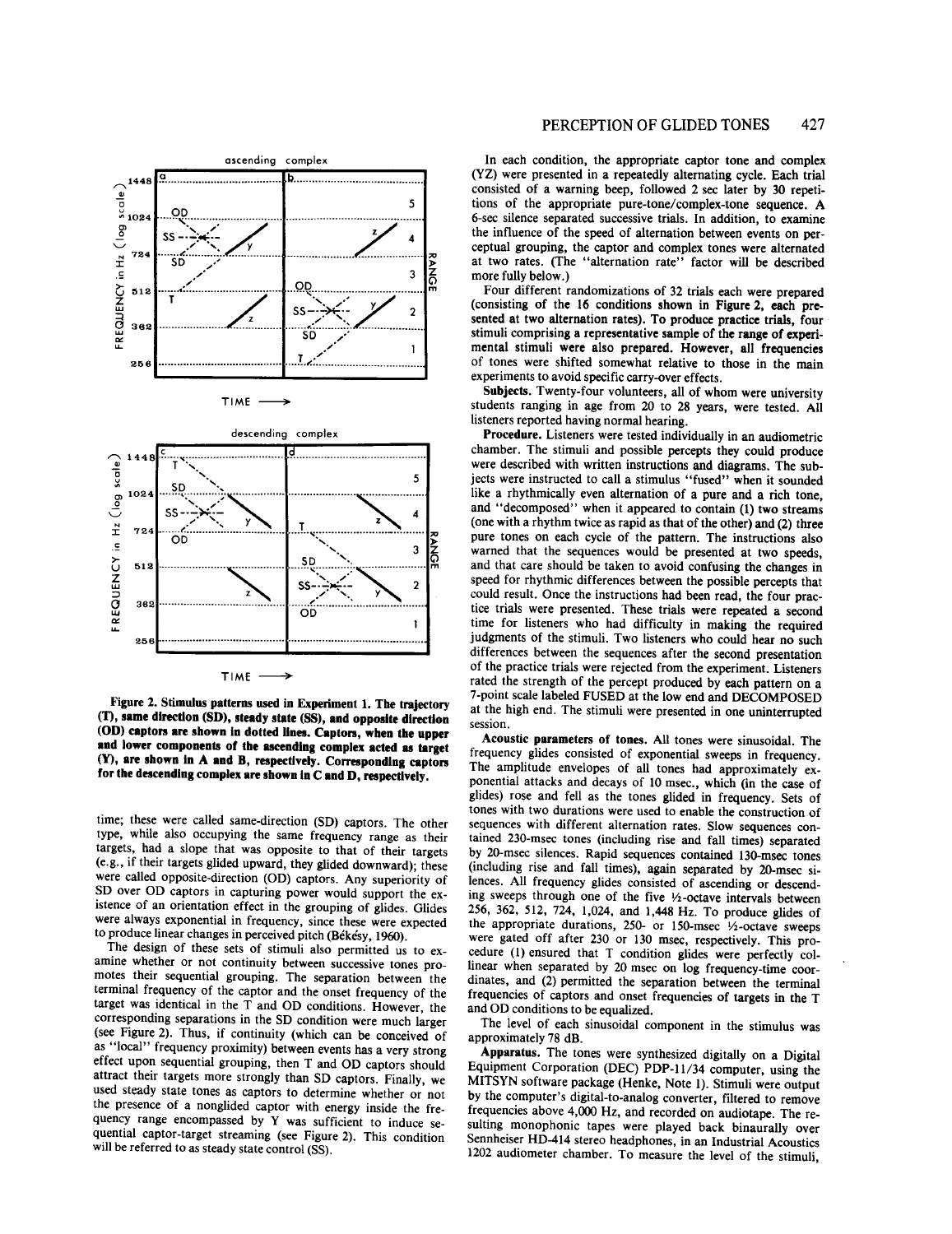a flat-plate coupler was used to connect the headphones to a General Radio Type 1551-C sound-level meter.

## **Results**

The data were analyzed in a four-way ANOVA with repeated measures, testing "alternation rate," "glide complex orientation," "captor frequency" range." and "captor types." The data points for two omitted responses, one in each of two cells, were replaced with cell means, and, in compensation, 2 df were subtracted from all error terms.

Figure 3 shows mean ratings of "decomposition" for each of the "captor-type" conditions when presented in both high- and low-frequency ranges, as well as the overall means (shown in dotted lines) at each level of "captor type." While the ratings on each pair of T, SD, and SS conditions were similar regardless of whether the captor was in the high or low range, the OD condition showed a clear tendency to produce higher ratings when the captor was high rather than low range. This difference was probably responsible for an observed significant interaction of the "range" and "captor-type" factors  $[F(3,67) = 2.84, p \le .05]$ . Despite the interaction, the values for the "captor-type" factor at each level of the "range" factor and overall "captor-type" values suggest that decomposition ratings were generally lower in the T and OD conditions relative to those



Figure 3. Mean ratings (decomposition) at each level of **the** "captor-type" factor for both **high- and** low-range captors. **The** overall "captor-type" means are shown in dotted lines. The pooled **standard deviation for each** condition is shown at the top **of the figure.**

on SD and SS conditions. The main effect of "captor type" was very reliable  $[F(3,67) = 9.73, p < .0001]$ .

To make sure that the observed interaction between "captor type" and "frequency range" did not restrict the generality of the main effect of "captor type," we looked at the effect of "captor" type" in each range taken alone. Sattersthwaite's df and pooled error terms were used (Winer, 1962). The effect of "captor type" was significant in both high- and low-range conditions  $[F(3,125)=3.78,$  $p < .05$ , and  $F(3,125) = 11.25$ ,  $p < .01$ , respectively].

In addition, Tukey tests were used to compare the means for different captor conditions. Each of the two best conditions (SD and SS) produced better capturing than each of the two worst conditions (OD and T) at the .05 level or better. No other differences were significant.

A significant effect of rate of alternation was also found  $[F(1,21)=5.14, p \le .05]$ . The rapid and slow rates yielded means of 4.54 and 4.03, respectively, the rapid rate showing the greater decomposition. The effects of rate did not interact with any other factor.

#### **Discussion**

The overall pattern of results can be accounted for by assuming that there are two factors affecting the capturing of Y by X: (1) whether or not X and Y are in the same frequency range--this would explain why the T captor was less effective than the SD captor and why the SS captor was reasonably good--and (2) whether or not  $X$  and  $Y$  have the same orientation~this would explain the rank ordering, in our data, of the three conditions, SD, SS, and OD, as resulting from an increasing difference in orientation between captor and target. These two factors were taken up individually in Experiments 2 and 3.

It is clear that having X and Y fall on a common trajectory was not a particularly effective way of promoting a sequential grouping. Both the SD and the SS captors were more powerful. There is no evidence, therefore, for a trajectory-following mechanism in this study. However, one problem with the evidence in this study is that we are only able to compare trajectory-based capturing with capturing based on other factors (e.g., frequency proximity). Therefore, we cannot say that the effect is nonexistent, but only that it is weaker than capturing based on other dimensions. Experiment 3 tried to avoid this problem.

One interesting result in the present experiment was the absence of a strong effect of continuity of frequency, that is, the frequency proximity of the end of X with the beginning of Y. Indeed, the two conditions that had the greatest continuity in this sense (i.e., T and OD) showed the worst capturing.

The "alternation-rate" factor yielded a significant main effect in which the higher rate produced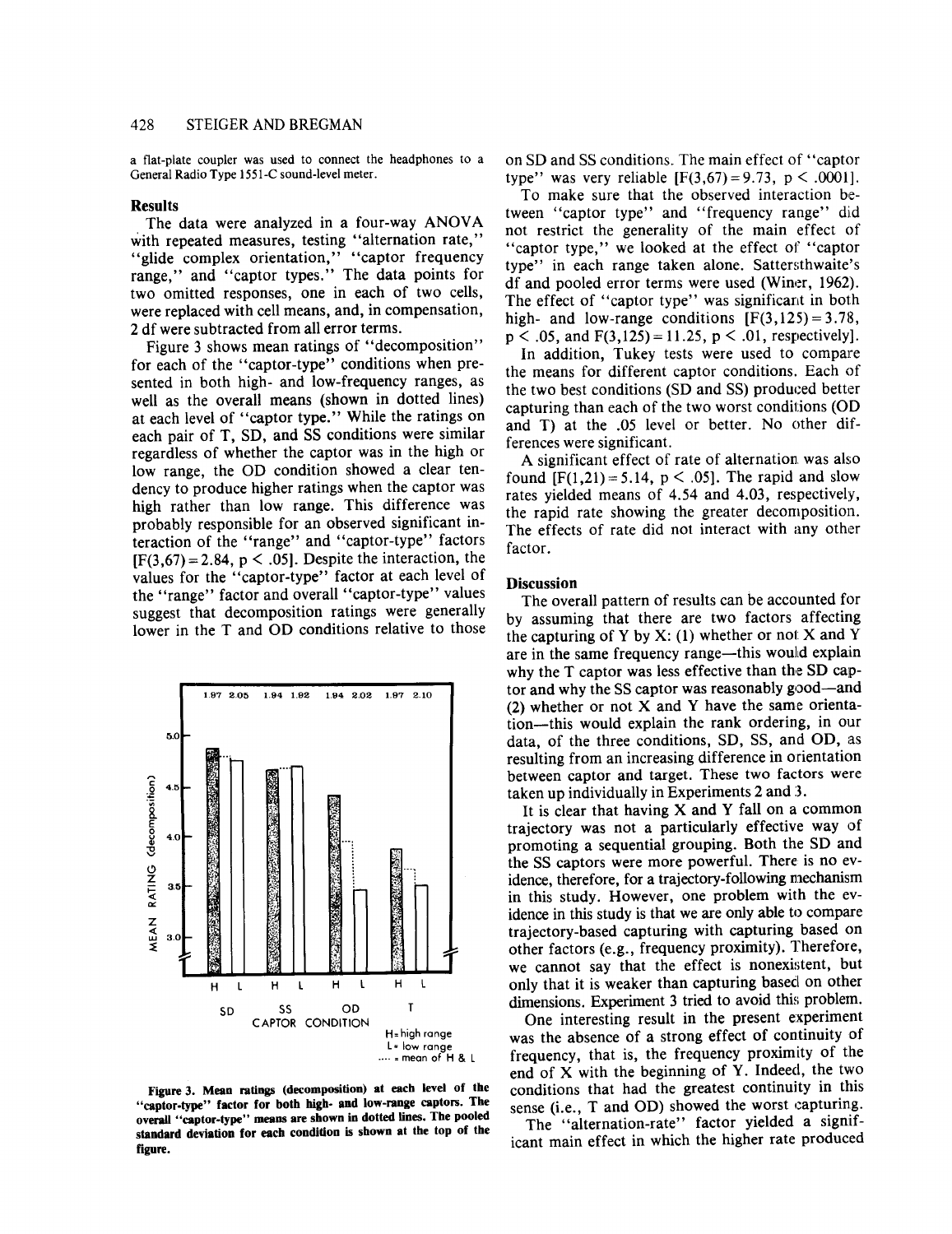**more decomposition than did the lower rate. This difference can probably be attributed to the wellknown tendency for the streaming effects yielded** by **high alternation rates to be stronger than those yielded by slow rates (e.g., Thomas & Fitzgibbons,** 1971; **van Noorden,** 1975).

# **EXPERIMENT 2**

**This experiment again employed patterns formed from an alternation of a pure-tone captor and a simultaneous pair of tones. The captors in all conditions stayed within the range of frequencies containing the target tone. The conditions are shown in Figure 4. A subset of the captors labeled A to E had the same midfrequency as the target (on a log frequency scale), but varied in five steps from an orientation identical to that of the target to an opposite orientation. The captor in the middle condition, C, was a steady state sine tone analogous to the SS captor of Experiment 1.**

**These stimuli were designed for the purpose of examining the effects of correspondence in glide orientation on the streaming of successive glides. Captors A to E formed a continuum of slopes deviating gradually from that of the target. As a result, they were expected to show a gradually decreasing ability to capture the target glide, Y. While such a result, if obtained, would be most plausibly interpreted as an orientation effect, it was necessary to consider another interpretation, as follows: While conditions**



**Figure 4. Stimulus patterns used in Experiment 2. The sofid lines Y and Z depict the ascending complex, and dotted lines Y and Z depict the descending complex. The captors, labeled A and E, are those for the ascending complex. The same tones in reverse order were the captors referred to as A through E for the des. cending complex.**

**A to E gradually deviated from Y in orientation, they also gradually departed from Y in their initial frequencies and in their terminal frequencies. There is reason to believe that, in glides, terminal frequencies may be more heavily weighted than are other frequencies. For example, Brady, House, and Stevens (1961) reported that the subjective pitch of a short-duration glided formant transition is identified with the terminal frequency of the transition. Again, Nabelek, Nabelek, and Hirsh (1970, 1973) reported that the pitch of short-duration glided tones could be predicted from a weighted averaging of the frequencies within them, with a greater weight given to later frequencies. The conditions A to E described above would differ increasingly from Y on any unequal weighting of earlier and later frequencies. For comparison purposes, then, two conditions, high steady state (HSS) and low steady state (LSS) were added, one at the highest and one at the lowest frequency in each glided target. The HSS and LSS captors had the same orientation as the C captor, but, while C matched the center frequency of the target, the HSS and LSS captors matched the target's endpoints. It was, therefore, assumed that they would enable us to evaluate the relative importance of the initial and terminal frequencies of glides in causing them to be perceptually organized with other events that precede and follow them.**

# **Method**

**Stimuli. Ascending and descending glide complexes were** produced **by modulating** a pair **of tones up or down in parallel for half an octave. In ascending complexes, the upper component glided exponentially from 724 to** 1,024 Hz **and the lower** component **glided from 362 to** 512 Hz. In **descending complexes, the components glided from 1,024 to** 724 Hz **and from 512 to** 362 Hz, **respectively. Figure 4 shows each complex, with the target (which was always the upper component) labeled Y, and the other tone labeled** Z.

**Conditions A through E were created by "rotating" the** captor **through five equal increments on log-frequency-by-time coordinates, using as their midfrequency** 861 Hz. All **tones had the same waveform and envelope properties as in Experiment** 1. **Successive tones were again separated** by 20 **msec silences.** However, **only tones of 230 msec duration were used.**

**Using the same procedure as in Experiment 1, four stimuli were generated for use in practice trials. Four different randomizations of 42 trials were recorded on audiotape. The 42 trials consisted of three replications of each of the seven captor conditions, used with ascending and descending YZ complexes. Again, each trial consisted of a warning beep, followed** by 30 **repetitions of the appropriate pure-tone/complex-tone cycle. The output of the playback equipment was measured and found to** be **flat at** 80-dB SPL for a **pure tone glided across the entire frequency range employed in the stimuli. Human auditory frequency response is also flat (on average) across the same range at** 80 dB (Fletcher & Munson, 1933). **The stimuli were therefore presented so that each sinusoidal component had a level of** 80 dB. **The procedure and apparatus were the same as in Experiment** 1.

**Listeners. Twenty-four volunteers, ranging in age from 20 to** 37 **years, were tested. All listeners reported having normal hearing and were drawn from the same population as were those in Experiment** 1.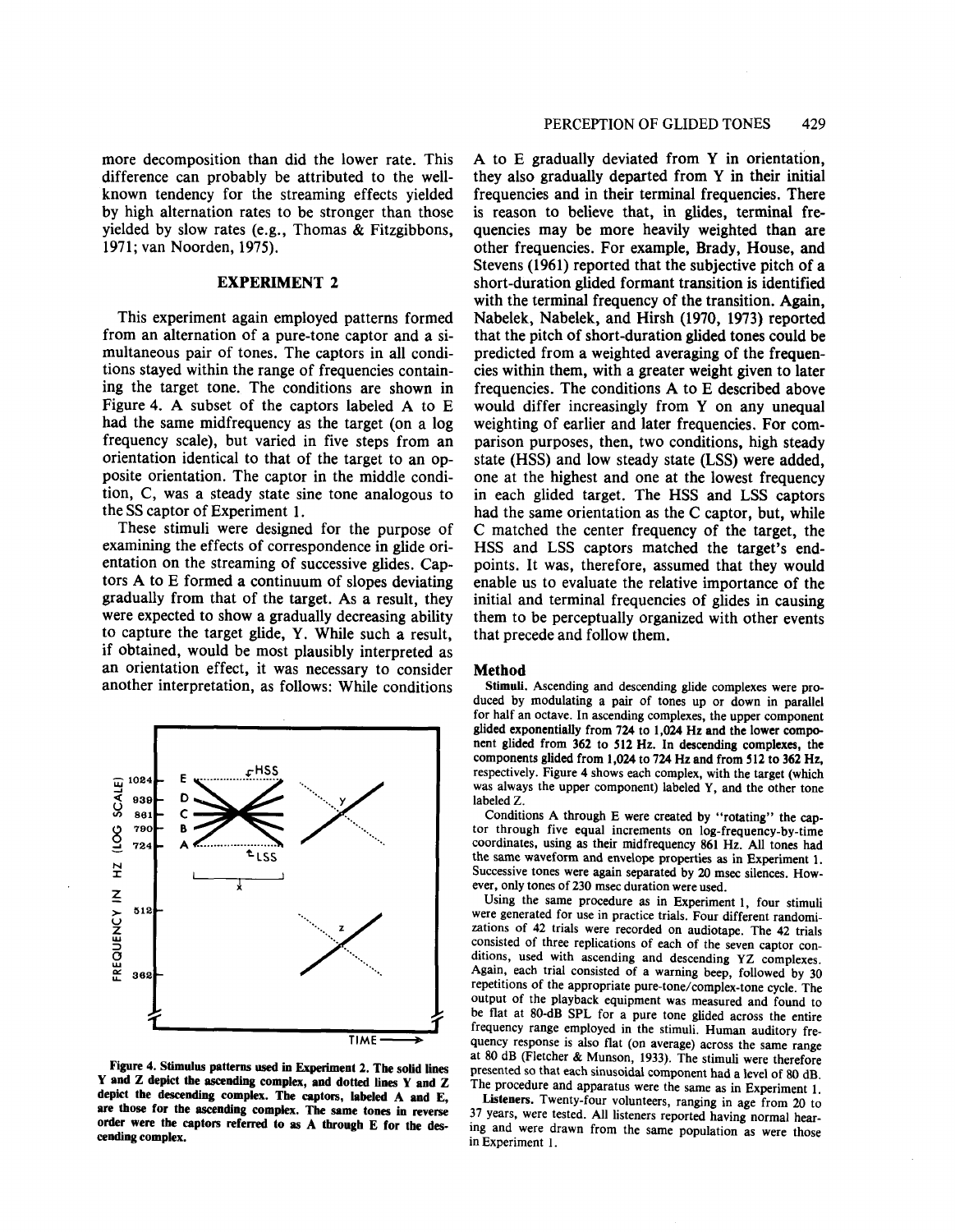# **Results**

The totals of listeners' ratings on the three publications of each condition were subjected to ANOVA. The values of eight omitted responses were estimated with cell means. To compensate, 8 df were subtracted from each error term. No more than two missing values ever occurred in any one of the 14 conditions of the design.

The overall mean ratings on captor conditions A to E are shown in Figure 5. The data suggest that as the correspondence in orientation between captor and target tones was reduced (across conditions A through E), ratings of perceived decomposition became lower. A test for linearity performed on the means of conditions A to E showed the apparent trend to be very reliable  $[F(1,130)=11.43]$ ,  $p < .001$ ]. No significant deviations from linearity were observed. The main effect of the "captor type" factor was highly significant  $[F(6,130) = 6.35]$ ,  $p < .0001$ .

To examine the importance of the initial and terminal frequencies of glides, we can look at Figure 6, which shows the means on the HSS, LSS, and A captor conditions for both ascending and descending targets. The stimulus pattern for the condition associated with each mean is also shown.



Figure \$. Mean ratings (decomposition) in conditions A **through** E. **The pooled** standard deviation for each **captor condition** is **shown at the top of** the figure.



Figure 6. Mean ratings **(decomposition) on HSS, LSS, and** A **captor conditions for both ascending and descending glide complexes. The pooled standard deviation for each condition is shown in brackets.**

HSS and LSS captors are shown separately because there is reason to believe that their effects might have been different, quite independently of whether or not they matched the initial or terminal frequency of their target. The HSS captor was at the extreme of the frequency range occupied by tones Y and Z taken together, while the LSS captor was well inside this range. There is, therefore, some reason to expect that the LSS captor might have interacted with Z as well as with Y and possibly have exhibited less of a capturing effect than the HSS captor for this reason. Such a pattern is, indeed, visible in Figure 6, the two LSS captors showing less capturing than the two HSS captors. The difference was tested and found to be significant  $[F(1,130) =$  $10.86$ ,  $p < .01$ ].

Despite this factor, each SS captor captured better when it was at the initial rather than the terminal frequency of its target. This difference appeared in the statistical analysis as a significant interaction between the factor of high vs. low steady state and the factor of ascending vs. descending glide complex  $[F(1,30) = 9.37, p \lt 0.01]$ . This latter result argues against the possibility that the later frequencies of a glide are more central in predicting its grouping with other events than are its earlier frequencies. One would expect, by extrapolation of the results of Nabelek, Nabelek, and Hirsh (1970, 1973), that a match to the later frequencies of a glide would be more, rather than less, effective. However, these authors studied pitch estimation rather than grouping, and these two processes may respond to different factors. For example, it seems reasonable that the grouping with an earlier tone should be best predicted by the earlier frequencies in a glide, whereas grouping with a later tone should be predicted best by its later frequencies.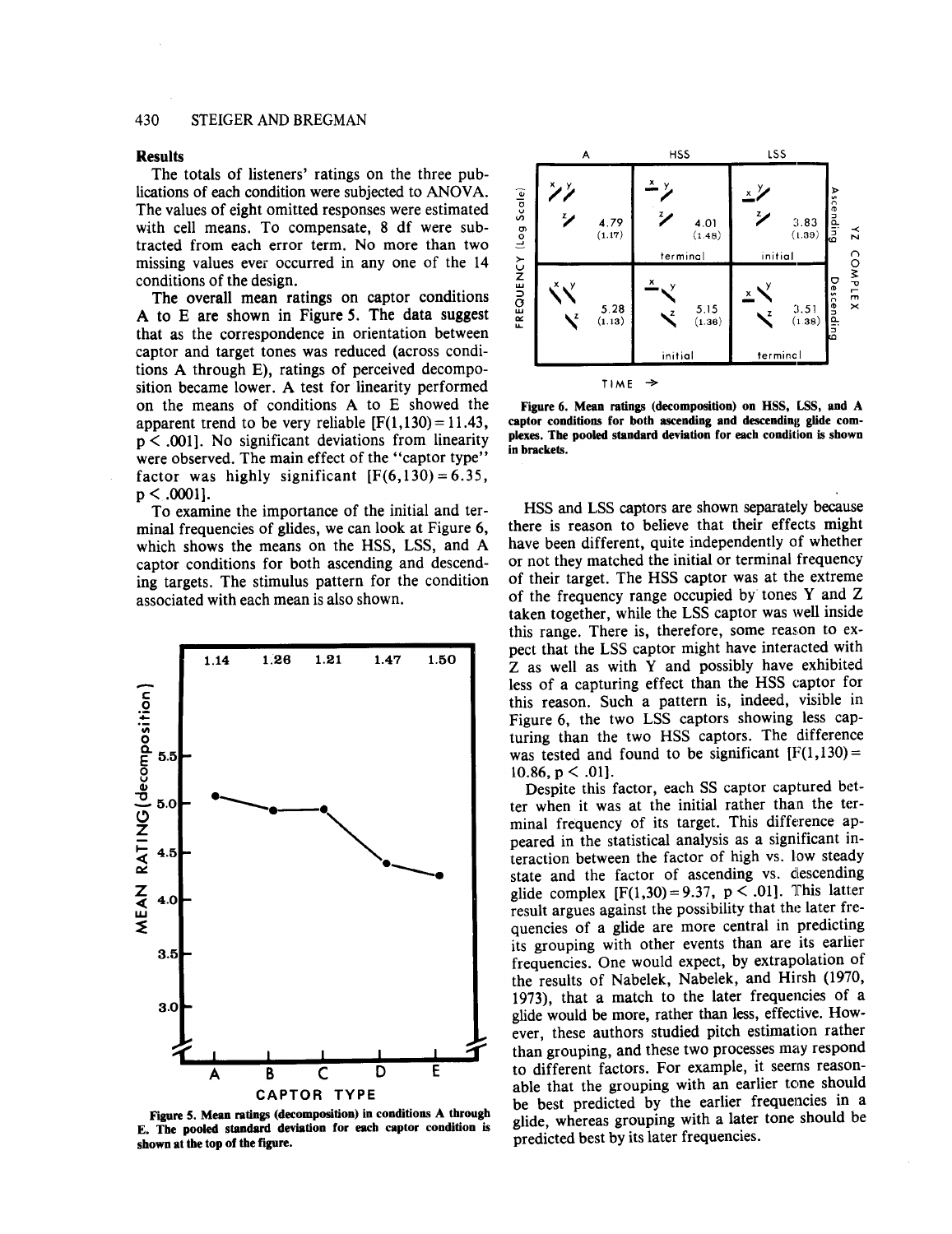In order to see whether or not having the same slope as the target (as in the A conditions) improved the sequential attraction between the captor and its target, over and above the attraction that resulted when the captor was matched to the initial or terminal frequency of the target, a statistical analysis was done to compare the performance of the LSS and HSS captors against the A captors. Due to the interaction between the HSS/LSS factor and the ascending/descending complex factor, separate F values were computed for comparisons of each HSS and each LSS captor with the A captor with the corresponding-orientation target (i.e., the A captor shown in each row of Figure 6 was compared with the LSS captor and with the HSS captor shown in the same row). With the exception of the HSS in the descending YZ complex condition, each SS captor showed significantly less capturing than the corresponding A (same slope) captor (at the .05 level or better).

#### **Discussion**

The pattern of data in Figures 5 and 6 is consistent with the following set of assumptions:

(1) The strength of sequential grouping between sinusoidal glides is a function of the correspondence in orientation of the glides. As the orientations of successive glides are made more discrepant, perceived decomposition (i.e., sequential grouping) is reduced. While we cannot rule out the possibility that some simple additive function of the frequencies in the glides themselves is responsible for the grouping, simply matching the captor to the initial or terminal frequency of a glide is not sufficient to account for the effect observed in condition A. Glide orientation itself seems like a plausible candidate for the basis of grouping in the glided captor conditions. We are encouraged in this interpretation by reports concerning channels in the auditory system sensitive to rate of frequency modulation (Evans & Whitfield, 1964; Vartanian, 1974). Increasing the rate of FM is analogous to increasing the slope of glides. Therefore both the studies on FM channels and the present studies may be tapping the same glide-coding mechanism.

(2) The auditory system seems to be able to select a target out of a complex more easily when the captor provides a priori evidence as to where the target begins rather than where it ends. This is reasonable on logical grounds.

(3) There is a suggestion in the data that for good capturing to occur the captor must not have any tendency to group with tones other than the target. The HSS captors, which were close to Y but far from Z, were the best of the steady state captors. The fact that proximities among tones compete with one another to achieve the final stream structure of a sequence

of tonal elements has already been documented (Bregman, 1978b).

#### **EXPERIMENT 3**

While Experiment 1 attempted to detect a trajectory effect (i.e., a greater tendency for successive glides to group into a stream when they are aligned on a common trajectory), the effect would have been visible only if it had been stronger than the sequential grouping effects due to other factors present in the experiment. Since each of a pair of glides aligned on a common trajectory must necessarily fall in a different frequency range, any such glides must also necessarily benefit less from streaming based on the frequency proximity principle than would glides in the same, or a more similar, frequency range. This fact makes the search for a trajectory effect (which Experiment I established to be weaker than the frequency proximity effects) difficult. The present experiment dealt with this problem by causing the trajectory effect to "ride on top *of"* the frequency proximity effect in a way that should have been visible. The conditions used are shown in Figure 7. Captors A to G were positioned relative to the target Y (the lower tone of the two-glide complex) such that they formed a series in which A was identical to Y, while the other captors became progressively more unlike Y. One of these captors, D(t), lined up with the target on a common trajectory on log-frequency-by-time Coordinates. We expected that if we were to plot the ratings of decomposition of the YZ complex for this series of conditions, we



Figure 7. Stimulus patterns used **in Experiment** 3. Captors **are** labeled X, **the target, Y, and the third tone (designed** to fuse with Y), Z.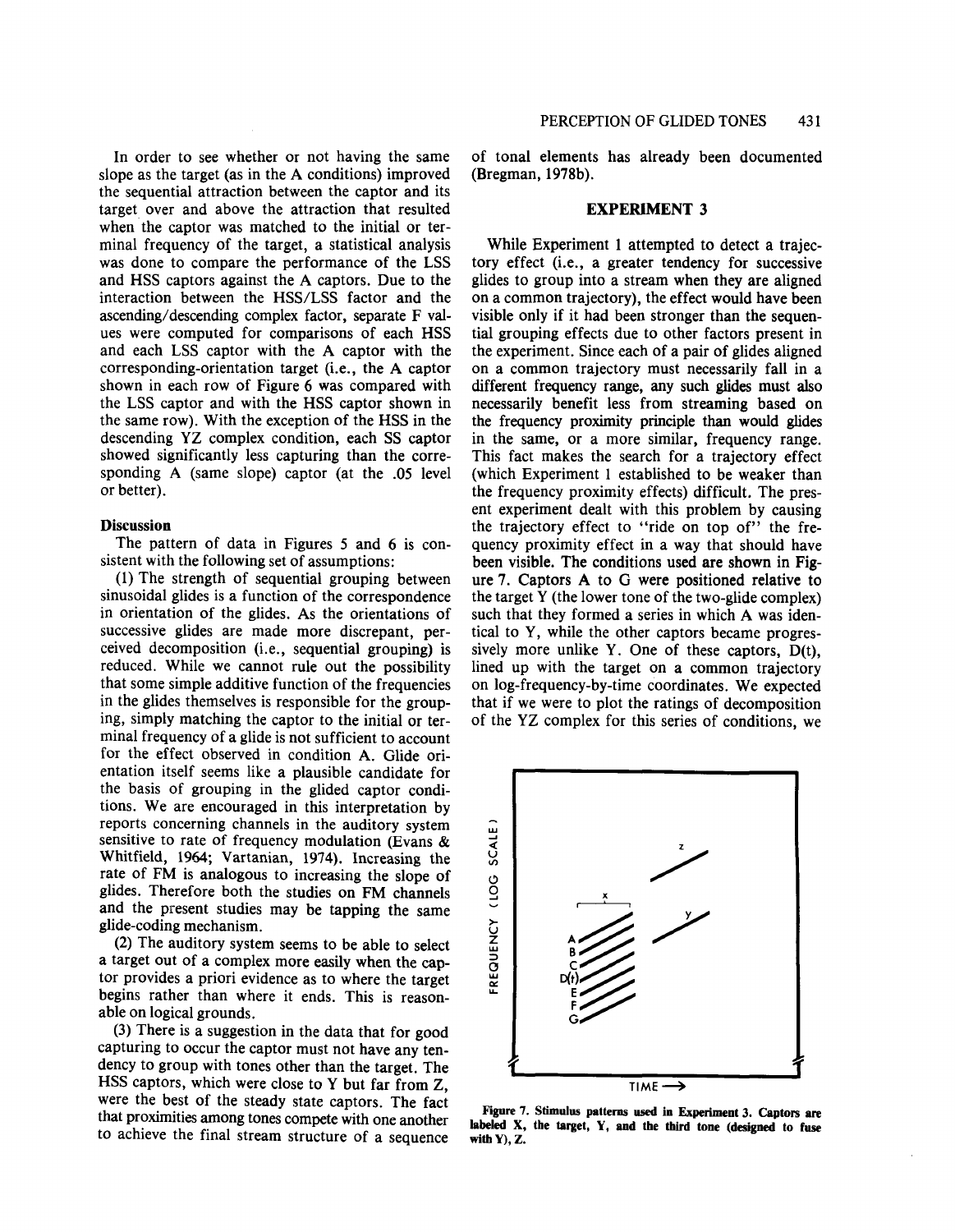# 432 STEIGER AND BREGMAN

**would see a monotonic curve showing a gradual decrease as the captors moved away from the target in frequency. However, we assumed that there would be a bump in this curve at D(t) representing the additional contribution to effective capturing that was made by the fact that D(t) and Y were aligned on a common trajectory.**

**Experiment 3 differed from the earlier ones in that it did not employ continuously repeating cycles of the captor and the complex tone, for the following reason: In a continuous cycle, one has to consider not only the relations between the tones within each cycle, but also the relations between the tones of one cycle and those of the next; any withincycle trajectory relation between X and Y would have to compete with other across-cycle grouping tendencies. To avoid this problem, we introduced silences between cycles. Bregman (1978c) has suggested that streaming mechanisms accumulate evidence over successive events and use the cumulative strength of this evidence to arrive at decisions about grouping. He found that the introduction of a 4-sec silent interval into a sequence cleared most of the bias favoring a particular stream organization which had developed due to previously accumulated information. Therefore, by embedding a 4-sec silence between each repetition of the captor/complex pair in the present experiment, we assumed that grouping tendencies would become evident only within cycle. Repetitions of the pattern were presented not to promote streaming effects, but simply to enable subjects to hear each sequence of a pure tone and a complex tone often enough to make a reliable judgment of the resulting percept.**

**Due to the fact that stimuli were not presented in continuous cycles, it became difficult (in pretesting) to achieve clear decomposition effects, since such effects benefit from the accumulation of evidence over repeated cycles (Bregman, 1978c). However, it was found that decomposition of the mixture was perceptible when a single alternation of captor and complex glides was presented at a 130-msec tone duration (i.e., the duration that produced the stronger decomposition in Experiment 1). Therefore, only that duration was employed in this experiment.**

# **Method**

Stimuli. A complex glide was generated by frequency modulating a pair of synchronous sinusoids upward in parallel. The upper tone (Z) was glided from 1,448 to 1,920 Hz, and the lower **tone (Y),** which always **served as the target tone,** was glided **1 octave lower, from 724 to 960 Hz (see Figure 7). To** produce a set of captors with identical glide orientations to those of the tones in the complex glide, tones glided from 724 to 960 Hz, from 645 to 855 Hz, from 575 to 762 Hz, from 512 to 679 Hz, from 456 to 604 Hz, from 406 to 539 Hz, and from 362 to 480 Hz were used. The waveform and amplitude envelope characteristics of tones were identical to those employed previously. Each stimulus pattern consisted of a 130-msec pure-tone glide followed 20 msec later by a pair of simultaneous 130-msec pure-tone glides.

Using the same procedure as in the previous experiments, four practice trials were generated. Four randomized trial orders were recorded on audiotape, each consisting of 21 trials (i.e., three replications of each of the seven captor tone conditions). Each trial consisted of two warning tone bursts, followed by 2 sec of silence. Subsequently, eight repetitions of one stimulus pattern were presented, with 4 sec of silence between the repetitions. A single tone burst was used to signal the beginning of a 6-sec response period between trials.

All captor and target tones fell within the frequency region between 362 and 960 Hz, for which the auditory system shows a flat frequency response at 80-dB SPL (Fletcher & Munson, 1933). The response of playback equipment was measured at the headphones and also found to be flat at 80 dB. Thus, the tones were presented at this level and should have had equal loudness (on average for a group of normal subjects). The upper tone Z fell in a region of heightened frequency sensitivity. However, since the tone was not varied across conditions, and no attempt to capture the tone was ever made, it was not necessary to adjust its loudness.

Subjects. Twenty volunteers, ranging in age from 19 to 29 years, were tested. All listeners reported having normal hearing, and were drawn from the same population as those employed in previous experiments.

**Procedure.** All experimental procedures were similar to those employed in the previous experiments. However, listeners were required to report the percept produced by only one cycle of each pattern, and therefore "fusion" and "decomposition" were redefined. Fused stimuli were described as sounding like a pair of glides, a pure glide followed by a rich glide. Decomposed stimuli were described as sounding like a pattern containing a pair of frequency glides in the lower range, with a third isolated sound (Z) audible in the higher range. Listeners were informed that they would receive eight repetitions of each pattern, and that each presentation of the pattern would be followed by a 4-sec silence. Due to the subtlety of effects in the present experiment, the listeners required considerably more exposure to practice trials than they had in previous experiments, before they could detect decomposition effects at all. The procedure employed to train listeners on the task was as follows: The first practice trial (similar to the presumably most decomposed stimulus of condition A) was presented. Only one listener rated the stimulus as decomposed on the first exposure. For every other listener, the same trial was repeated (approximately four times) until he/she reported hearing three clearly audible tones on each presentation of the pattern. Then the remaining three practice trials were presented. If the listener felt uncertain about the qualitative differences between stimuli, all four practice trials were presented once more. By this point, all listeners reported that they perceived differences between the patterns, except for one who was rejected from the experiment.

Apparatus. All equipment used during the synthesis and presentation of stimuli was identical to that employed in the previous experiments.

#### **Results**

**The totals of ratings on the three replications in each condition were analyzed in a one-way ANOVA with repeated measures. Figure 8 shows the mean rating for each of the seven captor conditions. The data suggest that there was a monotonic decrement in the ratings, correlated with increasing separation between the average frequencies of captor and target tones (across conditions A through G). Note that there appears to be no upward deviation from** the trend in the D(t) condition; we find no evidence **for a "trajectory effect" which might have raised the rating on that condition by adding a separate**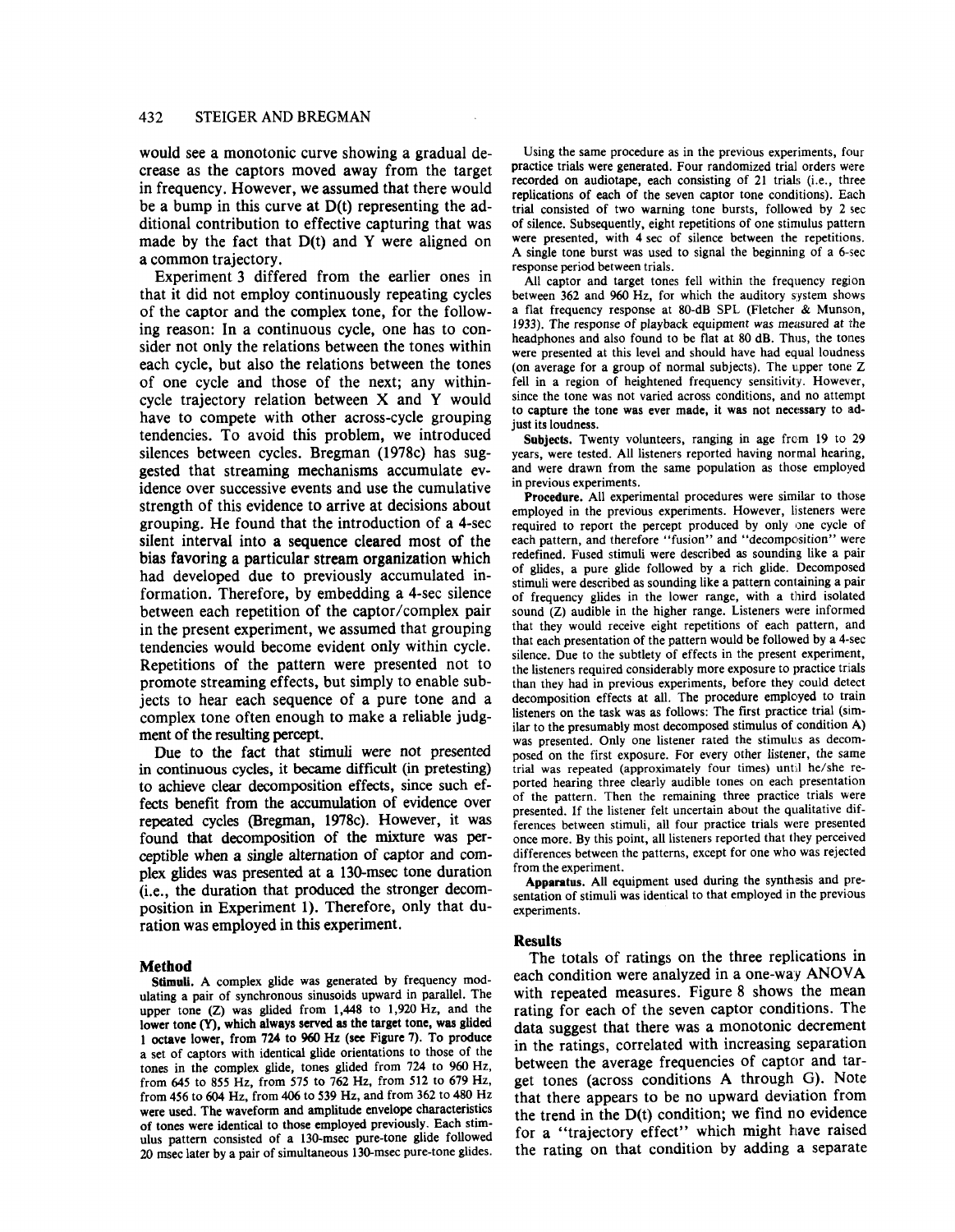

Figure 8. Mean ratings (decomposition) **at each level of "captor** type." **The standard deviation for each** condition is **shown at the top of the figure.**

influence favoring decomposition. The main effect of "captor type" was very reliable  $[F(6,114) = 11.61]$ , p < .0001]. A trend analysis revealed a significant linear trend [F(1,114) = 66.70, p < .0001] and no significant deviations from linearity.

# **Discussion**

The results of this experiment support the findings of Experiment 1, which suggested that the sequential grouping of successive glides is a direct function of the correspondence in the frequency ranges traversed by the glides. The data also suggest that the auditory system does not extrapolate from trajectories of frequency change when it performs the types of grouping processes that we have looked at in this experiment. It should also be noted that even if the auditory system does not group glides that fall on a common trajectory, the D(t) captor should be stronger than the others because its end point is closer in frequency to the initial frequency of the target glide (i.e., it should benefit from its continuity with the target). Therefore, the results of the present experiment cast doubt on the continuity principle as well as on the common trajectory principle.

#### GENERAL DISCUSSION

The preceding experiments have shown that a synchronous pair of sinusoids, gliding in parallel on a logarithmic frequency scale will fuse perceptually to

produce the experience of a single rich-sounding glide. However, if this pair is preceded by a single gliding (or steady) sinusoid (i.e., the captor), in a frequency range near one of the components of the pair of gliding tones (i.e., the target), this captor tone will act to produce a bias against the perceptual fusion of the simultaneous components and in favor of a sequential organization of the captor tone with the target tone. It seemed that it was the nearness of the average frequencies of the captor and target tones that was important. No effect of the frequency proximity between the end of the captor and the beginning of the target was detected. The second most salient effect was related to the directions of the glides in the captor and target tones. When these corresponded, the "capturing" effect was stronger. However, there was no evidence that lining up the captor tone with its target on a common trajectory promoted the grouping of the captor with the target component.

These results seem to present a contradiction: apparently, the *correspondence* in slope of successive glides affected their grouping, but the *continuity* of their slopes (alignment on a common trajectory) did not. To account for this difference, we can think of a number of alternative explanations. These are presented in increasing order of complexity:

(1) Sequential grouping depends only on the similarity between successive glides in terms of some weighted average of the frequencies in them. According to this explanation, there is no necessity to evoke "glide orientation" to account for the observed effects. For instance, in Experiment 2, captors A to E gradually departed in slope from the orientation of their targets. However, they also departed gradually from the target in any weighted sum of their frequencies that one could compute (except for that particular weighted sum that defined the mean on log frequency coordinates, on which they were all equated). Thus, this explanation accounts for the absence of a trajectory effect by suggesting that there is never any effect of orientation per se on streaming.

(2) The orientation of glides is computed, but this computation is terminated by a silence. Given this assumption, it follows that in our experiments the orientation of X was computed as was the orientation of Y, but that the orientation of the sequence XY was never computed. Therefore, the auditory system could *not* determine that X and Y were aligned on a common trajectory. A minor variation of this explanation is to say that, while the slope of individual events is computed, it is not used to predict the spectral location of later events.

(3) The most complex explanation appeals to a notion of hierarchical encoding. Discontinuities (such as silence) may serve as brackets that define smaller units inside larger ones. In this view, X and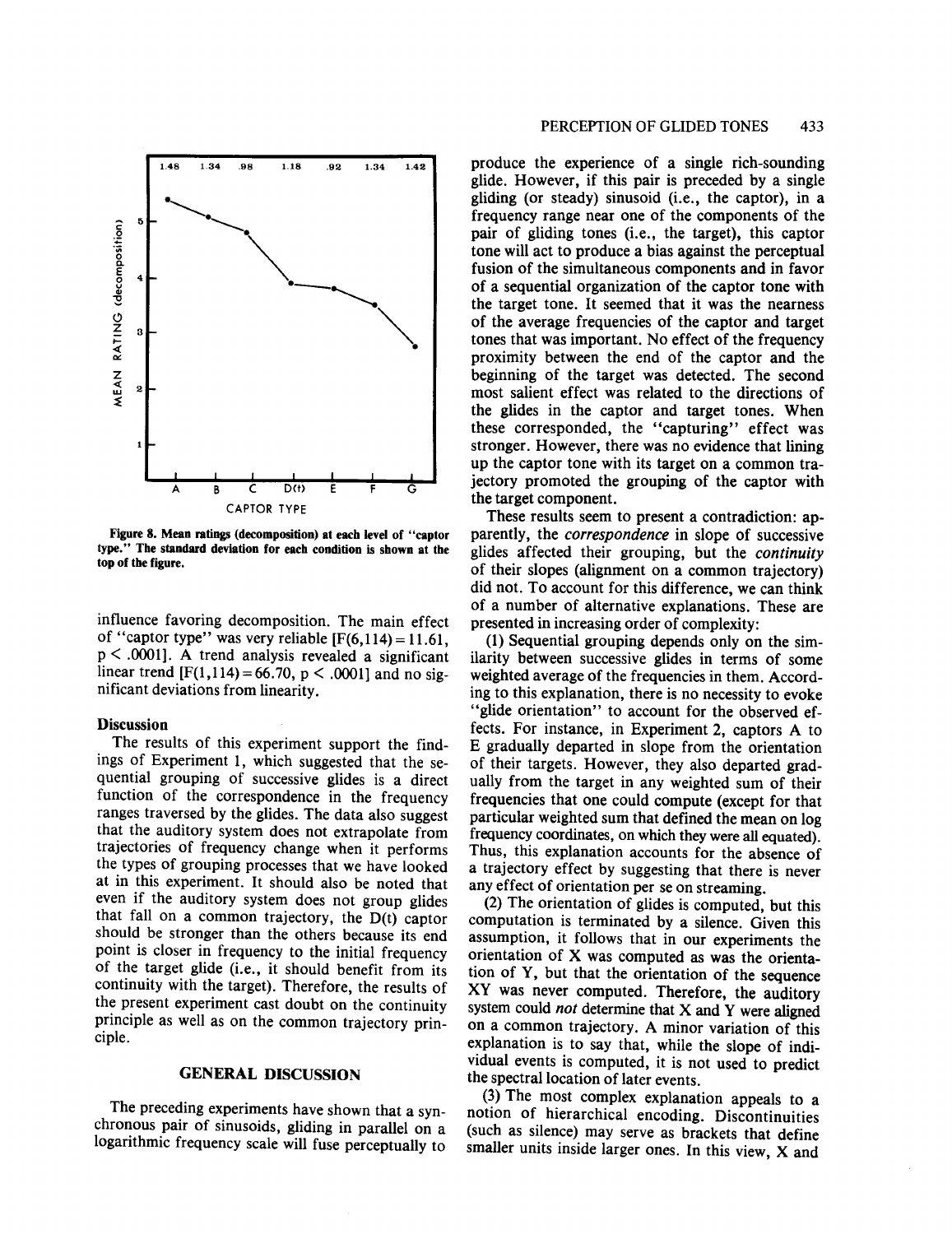# 434 STEIGER AND BREGMAN

Y would have been treated as smaller units inside the larger unit XY. One might, therefore, speculate that the properties (e.g., slope) of each of the glides, X and Y, may have been computed independently of the properties (e.g., slope) of the glide sequence XY. As a result, descriptions of X and Y may have been assigned to one level of a hierarchical description (i.e., that appropriate for glides), while the XY description may have been assigned to another level (i.e., that appropriate for glide sequences). If perceptual organization processes do not compare the properties of units at different levels in such a hierarchy, then this would account for the absence of a trajectory effect. The fact that the slope of X extended onto that of Y (which would have required a comparison of each with the slope of the XY unit) would simply have been invisible to the system.

Whatever the explanation, the results of the present experiment are in conflict with the conclusions of Bregman and Dannenbring (1973), who demonstrated that the segregation of high from low tones in a rapid sequence was reduced when the ends of each tone consisted of a brief frequency glide "pointing" to the frequency of the next tone. These authors interpreted the greater perceptual coherence of such a sequence as the result of the activity of a predictive tracking mechanism that could use the slope of the terminal glide portion of each tone to predict the frequency region of the next tone. However, one could in retrospect offer an alternative interpretation of that study; for example, it may be that the glide in frequency simply brought the successive tones closer in average frequency. According to our present interpretation, what was observed by Bregman and Dannenbring was an effect of proximity in frequency, not an effect of perceptual predictions based on the estimation of a trajectory. This interpretation is also the one most consistent with the Nabelek, Nabelek, and Hirsh (1970, 1973) finding that the pitch of a glide is a weighted average of the frequencies in it.

A confirmation that the auditory system does not extrapolate glides comes from a study by Dannenbring (1976). The stimulus that was used was a connected series of alternately rising and falling frequency transitions (glides). In one experiment, the peaks of the glides (the points at which the glides reached their maximum frequencies and then began to fall in frequency) were deleted and replaced by white noise. With this stimulus, a perceptual restoration occurred and the subject heard the sinusoidal tone as gliding right through the noise. The question of interest in this experiment concerned the perceived pitch of the perceptually restored peak of the glides. Would the auditory system extrapolate the pitch of the glides upward into the noise? The answer was no. The highest pitch actually heard was somewhat lower than the one generated by the highest frequency actually present in the glide. The missing portion of the glide was perceived as having a pitch determined by an average of nearby frequencies rather than being an extrapolation. Dannenbring's experiment was in some sense a direct test of whether or not the auditory system extrapolates the trajectory of glides because, since there was no dominant pitch in the noise, the auditory system was free to put any pitch there that it wished. Thus, any extrapolation tendency should have been visible.

We can conclude that there is no evidence that the auditory system extrapolates trajectories, although it seems to measure them.

#### REFERENCE NOTE

1. Henke, W. L. *MITSYN: An interactive dialogue language for time signal processing.* Cambridge: Massachusetts; Institute of Technology, Research Laboratory of Electronics, 1975.

#### REFERENCES

- BECK, J. Similarity grouping and peripheral discriminability under uncertainty. *American Journal of Psychology*, 1972, 85, 1-20. BÉKÉSY, G. VON. *Experiments in hearing*. New York: McGraw-
- Hill, 1960. BRADY, P. T., HOUSE, A. S., & STEVENS, K. N. Perception of sounds characterized by a rapidly changing resonant frequency. Journal of the Acoustical Society of America, 1961, 33, 1357-1362.
- BREGMAN, A. S. The formation of auditory streams. In J. Requin (Ed.), *Attention and performance VII*. Hillsdale, N.J: Erlbaum, 1978. (a)
- BREGMAN, A. S. Auditory streaming: Competition among alternative organizations. *Perception & Psychophysics*, 1978, 23, 391-398. (b)
- BREGMAN, A. S. Auditory streaming is cumulative. *Journal of Experimental Psychology, 1978, 89, 244-249. (c)*
- BREGMAN, A. S., & CAMPBELL, J. Primary auditory stream segregation and perception of order in rapid sequences of tones. Journal of Experimental Psychology, 1971, 89, 244-249.
- BREGMAN, A. S., & DANNENBRING, G. L. The effect of continuity on auditory stream segregation. *Perception & Psychophysics,* 1973, 13, 308-312.
- BREGMAN, A. S., & PINKER, S. Auditory streaming and the building of timbre. *Canadian Journal of Psychology,* 1978,
- DANNENBRING, G. L. Perceived auditory continuity with alternately rising and falling frequency transitions. *Canadian Journal of Psychology, 1976, 30, 99-114.*
- DANNENBRING, G. L., & BREGMAN, A. S. Streaming vs. fusion of sinusoidal components of complex tones. *Perception & Psychophysics,* 1978, 24, 369-376.
- EVANS, E. F., & WHITFIELD, J. C. Responses of cortical neurones to acoustic stimuli varying periodically in frequency. *Journal of Physiology* (London), 1964, 172, 52P-53P.
- FLETCHER, H., & MUNSON, W. A. Loudness, its definition, measurement and calculation. *Journal of the Acoustical Society of America,* 1933, 5, 82-108.
- GARDNER, R. B., & WILSON, J. P. Evidence for direction-specific channels in the processing of frequency modulation. *Journal of the Acoustical Society of America,* 1979, 66, 704-709.
- MILLER, G. A., & HEISE, G. A. The trill threshold. *Journal of the Acoustical Society of A merica,* 1950, 22, 637-638.